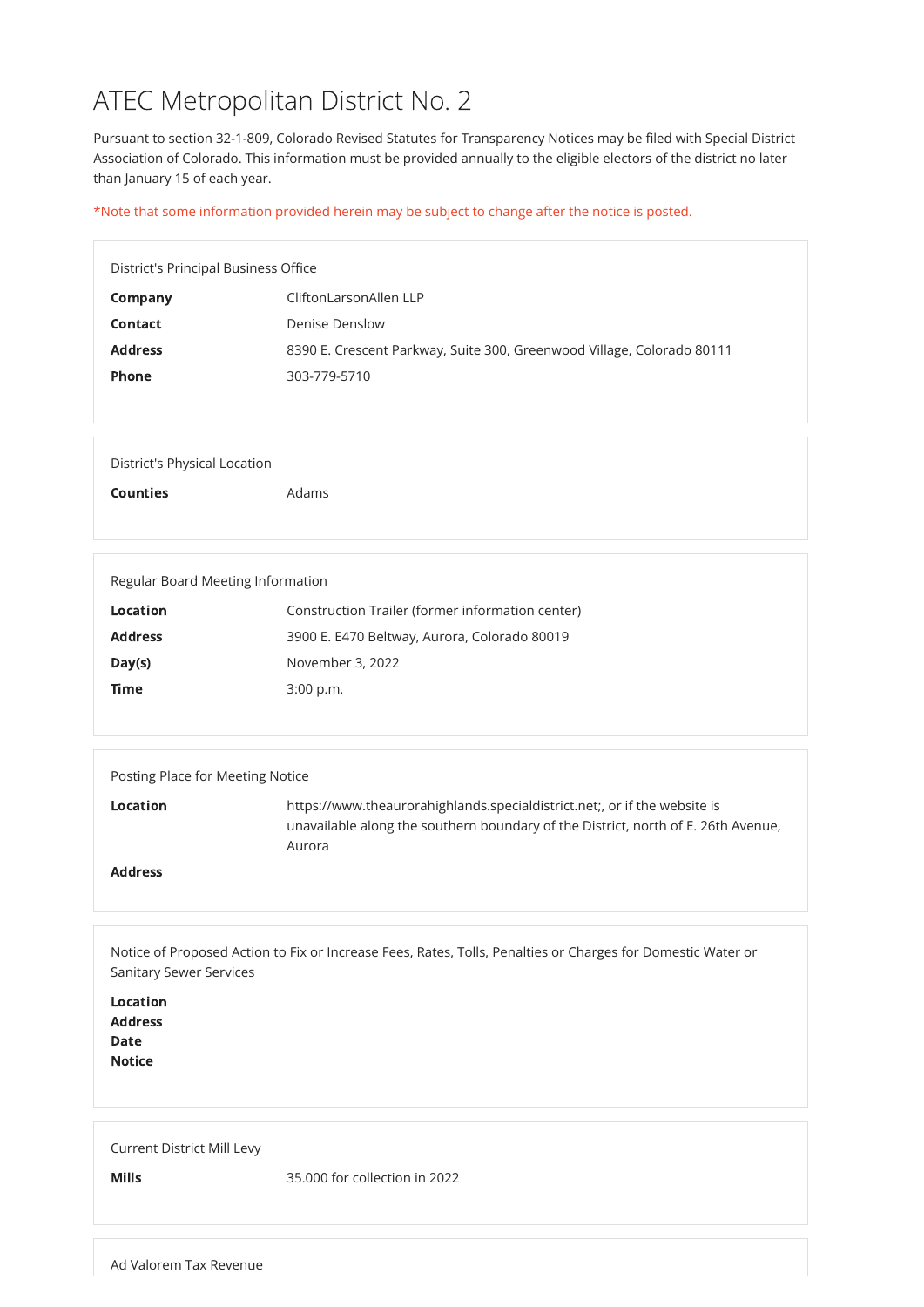Revenue reported may be incomplete or unaudited as of the date this Notice was posted.

Amount(\$)  $$1.00$  (estimated/unaudited)

Date of Next Regular Election

**Date** 05/03/2022

Pursuant to 24-72-205 C.R.S

The district's research and retrieval fee is \$33.58 per hour

## District Policy

Pursuant to Resolution No. 2019-11-11, which was adopted by the District Board of Directors on November 21, 2019, the District's Official Custodian is authorized to impose the maximum amount for all costs incurred after the first hour of staff time spent on the research and retrieval of public records requested under the Colorado Open Records Act. Copies, printouts, and/or photographs of public records in a format other than a standard page will be charged at actual cost. All requests for copies or inspection of public records must be submitted in writing to the Official Custodian. Upon receipt of a written request, the Official Custodian shall notify the requester if the records are readily available for inspection. If the records are in active use, in storage, or are otherwise not readily available at the time of the request, the Official Custodian shall set a date and time within three (3) working days of the request when such records will be available. If extenuating circumstances exist, then the Official Custodian shall notify the requester of this fact in writing within the initial three (3) working day-period and shall make the records available within seven (7) working days thereafter. Inspections of public records shall take place during regular business hours at the office of the Official Custodian and may not preempt or take priority over previously scheduled official District-related business activities. Copies of public records will be delivered by the Official Custodian to the requester via United States mail, other delivery service, or facsimile only upon receipt of payment for all costs associated with records transmission, or upon making arrangements for receiving payment, unless recovery of all or any portion of such costs or fees has been waived by the Official Custodian. The District may not charge any transmission fees for records delivered via electronic mail. Upon receiving payment or making arrangements for payment, the Official Custodian shall send the records to the requester as soon as practicable, but not more than three (3) working days after receipt of such payment.

## District contact information for open records request:

Denise Denslow

Names of District Board Members

# Board President

**Name** Matthew Hopper

Contact Info **COLITHON CONTACT CONTACT CONTACT CONTACT CONTACT CONTACT CONTACT CONTACT CONTACT CONTACT CONTACT** 

Board Member 3

|                       | CO 80111                                                                                  |  |
|-----------------------|-------------------------------------------------------------------------------------------|--|
| <b>Election</b>       | No, this office will not be on the next regular election ballot                           |  |
|                       |                                                                                           |  |
| <b>Board Member 2</b> |                                                                                           |  |
| <b>Name</b>           | Carla Ferreira                                                                            |  |
| <b>Contact Info</b>   | CliftonLarsonAllen LLP 8390 E. Crescent Parkway, Suite 300 Greenwood Village,<br>CO 80111 |  |
| <b>Election</b>       | No, this office will not be on the next regular election ballot                           |  |
|                       |                                                                                           |  |
|                       |                                                                                           |  |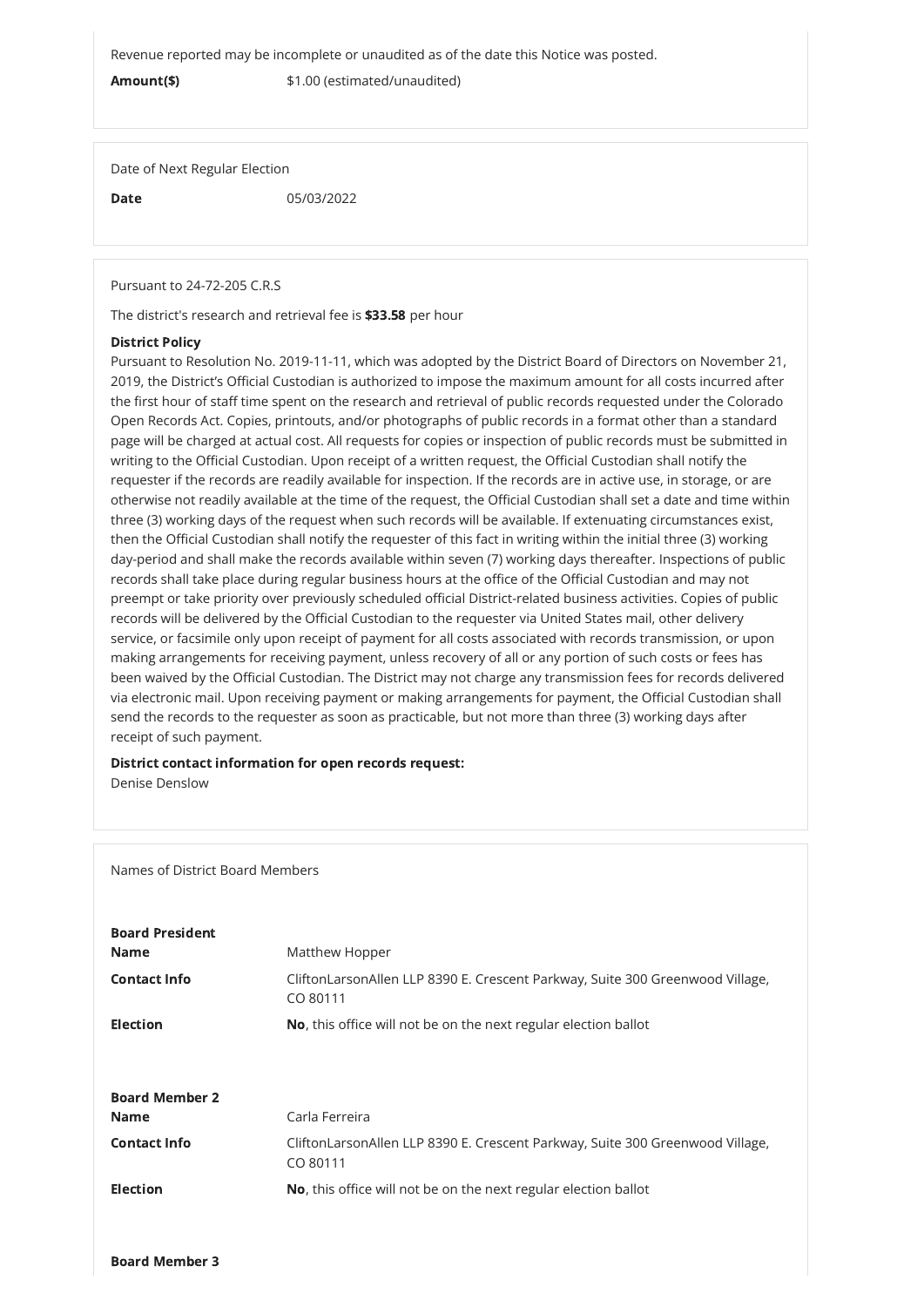| <b>Name</b>           | Michael Sheldon                                                                           |  |
|-----------------------|-------------------------------------------------------------------------------------------|--|
| <b>Contact Info</b>   | CliftonLarsonAllen LLP 8390 E. Crescent Parkway, Suite 300 Greenwood Village,<br>CO 80111 |  |
| <b>Election</b>       | No, this office will not be on the next regular election ballot                           |  |
| <b>Board Member 4</b> |                                                                                           |  |
| <b>Name</b>           | Deanna Hopper                                                                             |  |
| <b>Contact Info</b>   | CliftonLarsonAllen LLP 8390 E. Crescent Parkway, Suite 300 Greenwood Village,<br>CO 80111 |  |
| <b>Election</b>       | Yes, this office will be on the next regular election ballot                              |  |
|                       |                                                                                           |  |
| <b>Board Member 5</b> |                                                                                           |  |
| <b>Name</b>           | Kathleen Sheldon                                                                          |  |
| <b>Contact Info</b>   | CliftonLarsonAllen LLP 8390 E. Crescent Parkway, Suite 300 Greenwood Village,<br>CO 80111 |  |
| <b>Election</b>       | Yes, this office will be on the next regular election ballot                              |  |
|                       |                                                                                           |  |

# Board Candidate Self-Nomination Forms

Any eligible elector of the special district who desires to be a candidate for the office of special district director must file a self-nomination and acceptance form or letter with the designated election official.

Deadline for Self-Nomination Forms

Self-nomination and acceptance forms or letters must be filed not less than 67 days before the date of the regular election.

## District Election Results

The district's election results will be posted on the website of the Colorado Secretary of State (www.sos.state.co.us) and the website indicated below, if any.

Website www.sos.state.co.us

Permanent Mail-In Voter Status

Absentee voting and Permanent absentee voter status (formerly Permanent Mail-In voter status): Where to obtain and return forms.

For information contact: District General Counsel, McGeady Becher P.C., 450 E. 17th Avenue, Suite 400, Denver, CO 80203. (303) 592-4380

Applications for absentee voting or for permanent absentee voter status are available from and must be returned to the Designated Election Official.

 $N$  is considered by  $\Delta B$